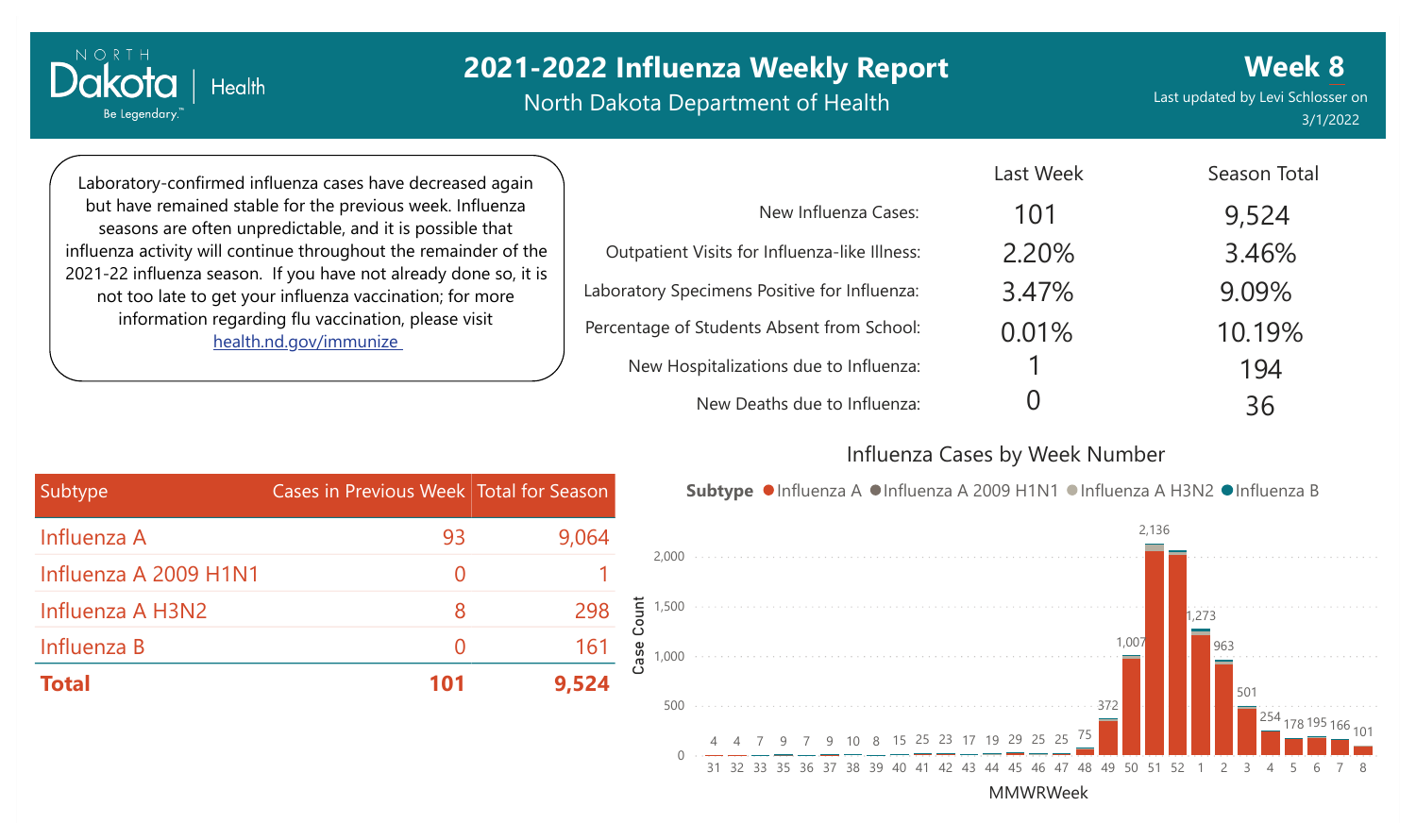

#### **2021-2022 Influenza Weekly Report** North Dakota Department of Health

**Week 8** Last updated by Levi Schlosser on 3/1/2022

Laboratory-confirmed influenza is a reportable disease in North Dakota. Influenza "cases" include people that have tested positive for influenza in a healthcare setting. It does not include people with influenza who did not seek healthcare, or were diagnosed without a lab test, which is common. The true number of people in North Dakota is underrepresented, but case data allows us where influenza is circulating and in what populations. It also provides context regarding how the current season compares with previous seasons. Find more information about cases on ndflu.com

Influenza Cases by Gender





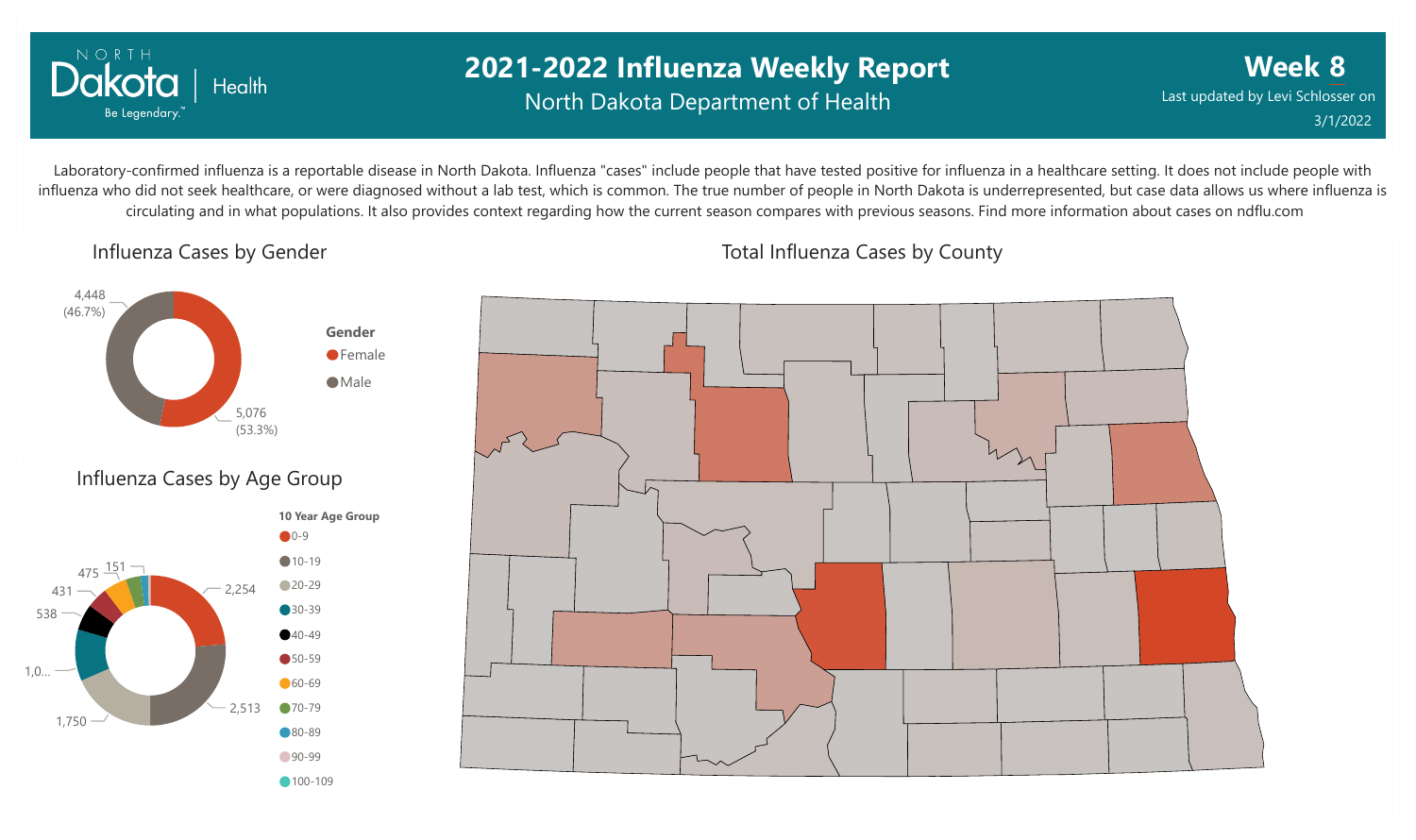

New Weekly Hospitalizations

1

Total Hospitalizations for Season

194

Flu Deaths

36

2433

Pneumonia/Flu Deaths

**Influenza Death** information is obtained from Vital Records, and is based on the listed cause of death on the individuals death certificate.

## NORTH

**Week 8** Last updated by Levi Schlosser on 3/1/2022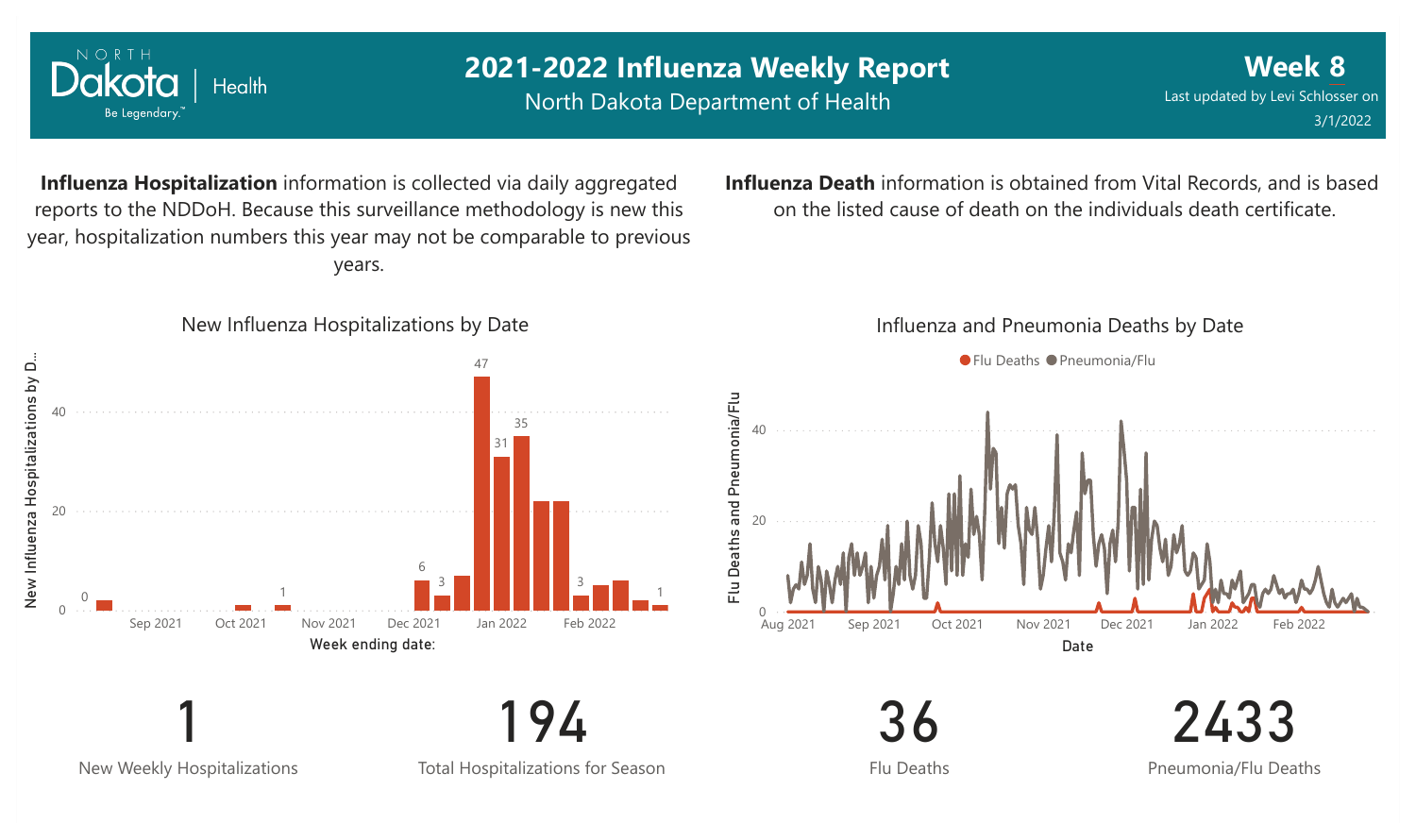

North Dakota Department of Health

**Week 8** Last updated by Levi Schlosser on 3/1/2022

**Outpatient Influenza-like Illness (ILI)** The NDDoH participates in the national U.S. Outpatient Influenza-like Illness Surveillance Network (ILINet). Data from participating outpatient providers in north Dakota are pooled to create a state-wide estimate for the weekly percent of healthcare visists due to influenza-like illness (ILI). Patients presenting with a fever of 100 degrees or greater AND a cough and/or sore throat are considered to have ILI. For more information [on state and national ILINet data, see FluView](http://fluview%20interactive/)

Interactive



**Sentinel Laboratory Data** The NDDoH receives influenza and RSV testing data from participating sentinel laboratories across the state. The total number of positive tests and the total number of tests conducted are reported and used to create a state-wide percent positivity statistic. For influenza, percent positivity of 10% or greater indicates 'season level' influenza activity.



| Week ending date:           | Total # of Specimens Tested Flu Positivity RSV Positivity |       |       |
|-----------------------------|-----------------------------------------------------------|-------|-------|
| Saturday, January 22, 2022  | 3,525                                                     | 5.90% | 1.35% |
| Saturday, January 29, 2022  | 3,091                                                     | 3.33% | 2.53% |
| Saturday, February 05, 2022 | 2,005                                                     | 5.39% | 2.12% |
| Saturday, February 12, 2022 | 1,580                                                     | 3.35% | 0.66% |
| Saturday, February 19, 2022 | 1,304                                                     | 3.30% | 1.91% |
| Saturday, February 26, 2022 | 923                                                       | 3.47% | 1.19% |
| <b>Total</b>                | 12,428                                                    | 4.40% | 1.68% |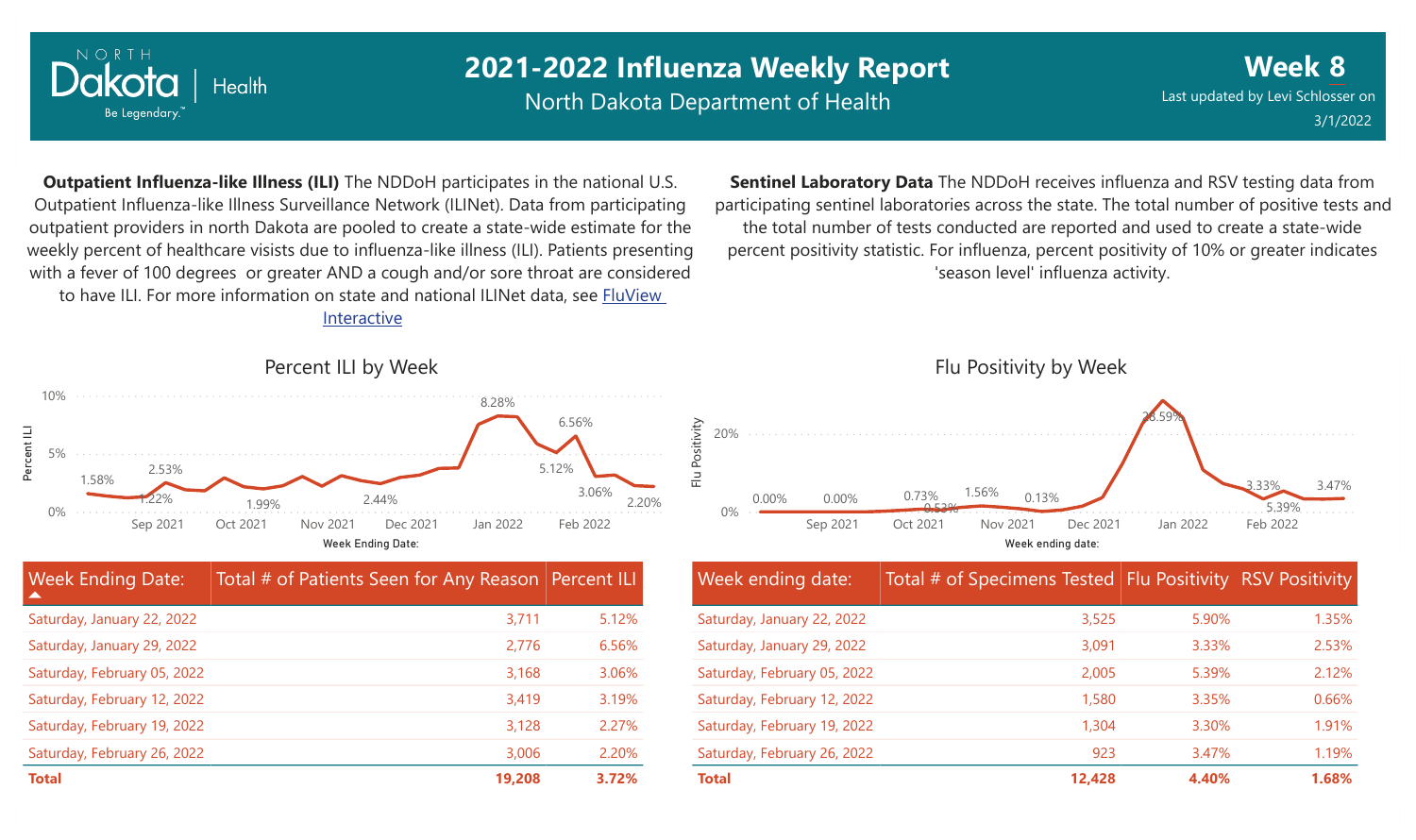

During the influenza season, increases in the **school absenteeism** data cab be used as an early indicator for influenza circulation. The NDDoH received absenteeism data from a majority of schools in the state. Data here include absences for all reasons.



| <b>Week End Date</b>        | <b>Total Enrollment Percent Absent</b> |       |
|-----------------------------|----------------------------------------|-------|
| Saturday, January 29, 2022  | 124,452                                | 0.05% |
| Saturday, February 05, 2022 | 124,454                                | 0.04% |
| Saturday, February 12, 2022 | 123,454                                | 0.02% |
| Saturday, February 19, 2022 | 124,452                                | 0.02% |
| Saturday, February 26, 2022 | 123,788                                | 0.01% |

During the influenza season, **influenza outbreaks** are common anywhere people gather, including schools, child care centers, long-term care facilities, and health care facilities. Outbreaks of influenza or influenza-like illness may be reported to the NDDoH. The following outbreaks have been reported this season.



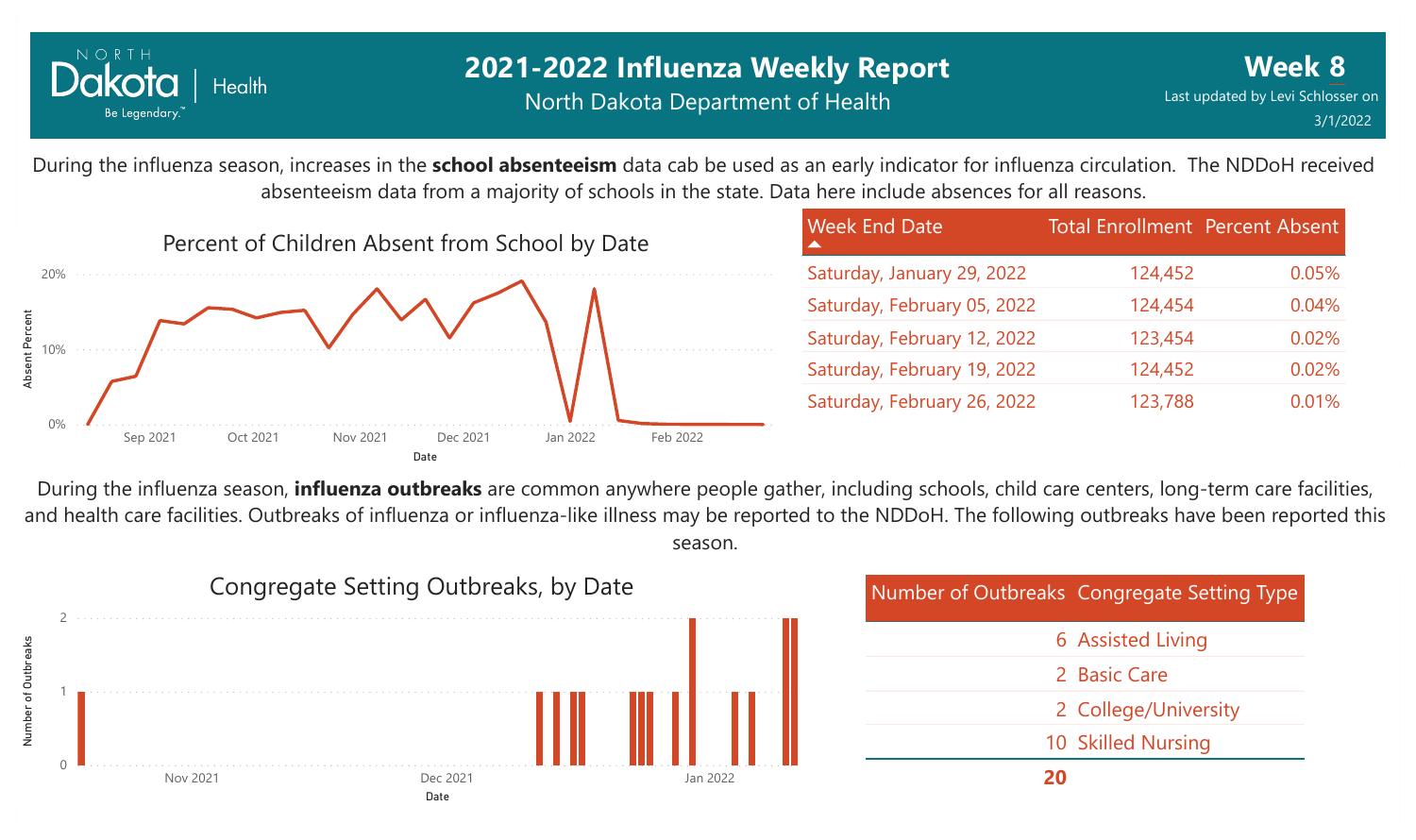

#### **2021-2022 Influenza Weekly Report** North Dakota Department of Health

**Week 8** Last updated by Levi Schlosser on 3/1/2022

Statewide Doses Administered

**Influenza vaccine doses administered** data from the North Dakota Immunization Information System (NDIIS) includes all administered doses of flu vaccine documented in the NDIIS to records with a North Dakota address. Adult immunizations do not have to be reported to the NDIIS so there may be more influenza vaccine doses being administered that are not reported to the NDIIS. Age groups are determined base on age at time of vaccination.



#### Doses Administered by Age Group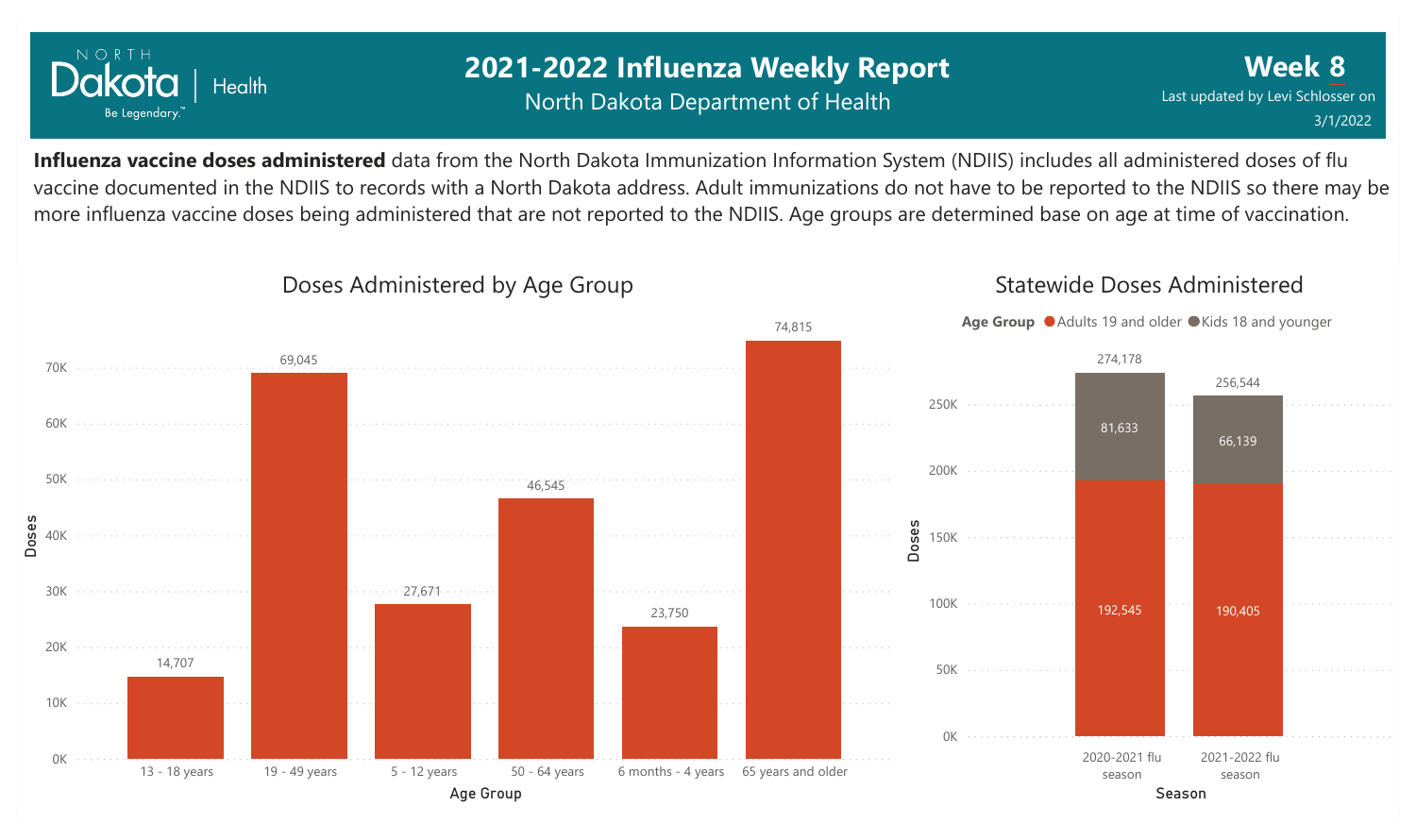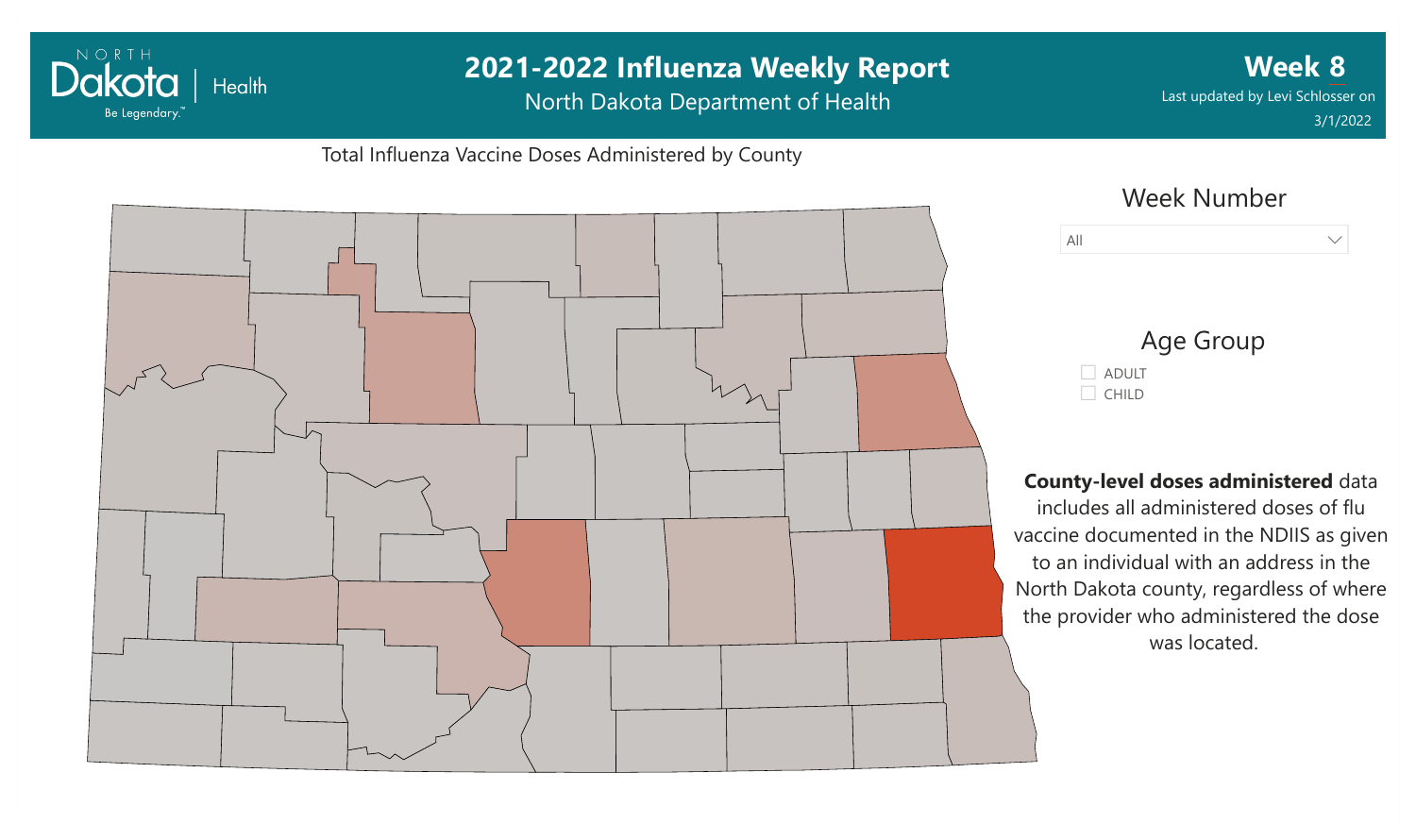North Dakota Department of Health

#### 0% 10% **e**<br>**ድ** 20% 30% 40% Season 2020-2021 flu season 2021-2022 flu season 29.58% 33.57% 33.58% 31.78% 39.38% 32.75% Age Group ● Adults 19 and older ● All ND 6 months and older ● Kids 18 and younger Statewide Flu Coverage for Children <=18

NORTH

Dakota

Be Legendary.

Health

Statewide Flu Coverage for 2021-22 Season

NDIIS data can also be used to estimate the percent of North Dakotans in each age group that have received at least one dose of influenza vaccine so far this flu season. NDIIS records included in **statewide coverage rates** must have a North Dakota address.

Adult immunizations do not have to be reported to the NDIIS so adult coverage rates may be higher.

#### Statewide Flu Coverage for Adults >= 19